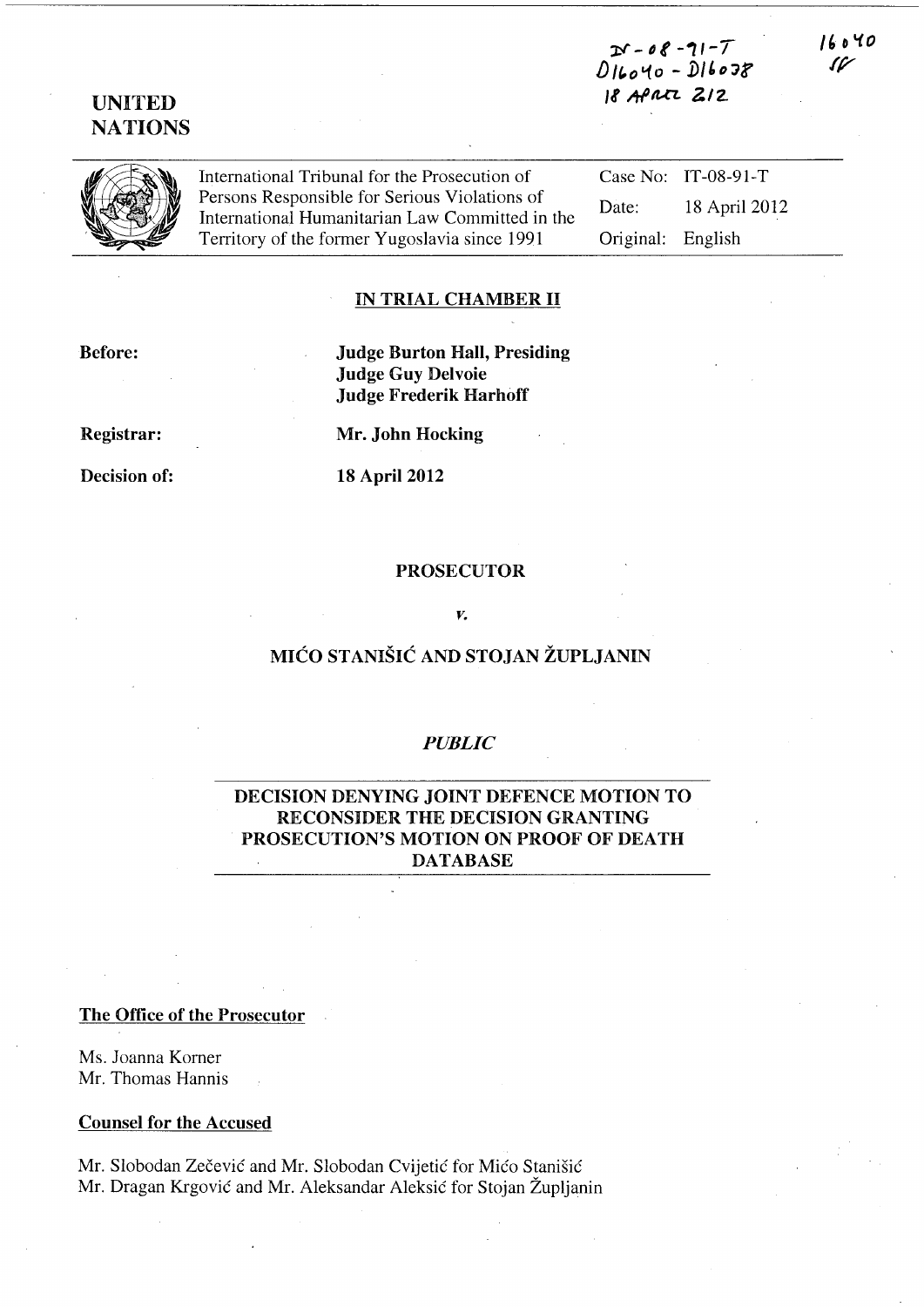TRIAL CHAMBER II ("Trial Chamber") of the International Tribunal for the Prosecution of Persons Responsible for Serious Violations of International Humanitarian Law Committed in the Territory of the former Yugoslavia since 1991 ("Tribunal");

BEING SEISED OF the "Joint Defence final submissions on the CHS" filed confidentially on 12 April 2012 ("Motion") in which the Defence request the Trial Chamber to reconsider its "Decision granting Prosecution's Motion on Proof of death database" issued on 1 February 2011 ("1 February 2011 Decision") and exclude from evidence or attach no weight to certain material contained in the Consolidated Hyperlinked Spreadsheet ("CHS"), a tool which structures and makes accessible all of the Prosecution's evidence with regard to each alleged victim of the killings charged in the Indictment; $<sup>1</sup>$ </sup>

RECALLING that a Chamber has the discretionary power to reconsider its previous decision if a clear error of reasoning has been demonstrated or if particular circumstances justify reconsideration in order to prevent an injustice; and that "particular circumstances" can include new facts or new arguments; $^{2}$ 

RECALLING that the first version of the CHS was admitted in the 1 February 2011 Decision and that this issue has a long history in these proceedings; $3$ 

RECALLING that on 8 December 2011 the Defence for Mico Stanisic indicated that once the final version of the CHS was admitted into evidence, it intended to make a submission on each alleged victim contained in the CHS and the related underlying material, and that the appropriate place to do so was in its final trial brief, but that due to the high number of alleged victims in this case this submission would amount to 211.000 words, which is significantly more than 60.000 words envisaged for final trial briefs according to the relevant Practice Direction;<sup>4</sup>

RECALLING that the Trial Chamber therefore decided to allow the Defence to file its submission on the CHS separately from its final trial brief; $5<sup>5</sup>$ 

 $\mathbf{1}$ 

<sup>&</sup>lt;sup>1</sup> Second amended consolidated indictment, 23 November 2009 ("Indictment").

<sup>&</sup>lt;sup>2</sup> Prosecutor v. Jadranko Prlić et al., Case No. IT-04-74-AR73.16, Decision on Jadranko Prlić's Interlocutory Appeal against the Decision on Prlic Defence Motion for Reconsideration of the Decision and Admission of Documentary Evidence, 3 November 2009, para. 18.

<sup>3 1</sup> February 2011 Decision, para. 59; Decision admitting into evidence documents supplementing the CHS, 25 November 2011; Second Decision admitting into evidence documents supplementing the CHS, 27 January 2012; Decision granting in part Prosecution's motion to reconsider the Trial Chamber's Decision of 27 January 2012 and to add further material to the CHS, 29 March 2012.

<sup>4</sup>Hearing 8 December 2011, T. 26408-26409; *See* Practice Direction on the Length of Briefs and Motions, IT/184/Rev. 2, 16 September 2005, para. 4.

<sup>5</sup> Hearing 8 December 2011, T. 26409-26411.